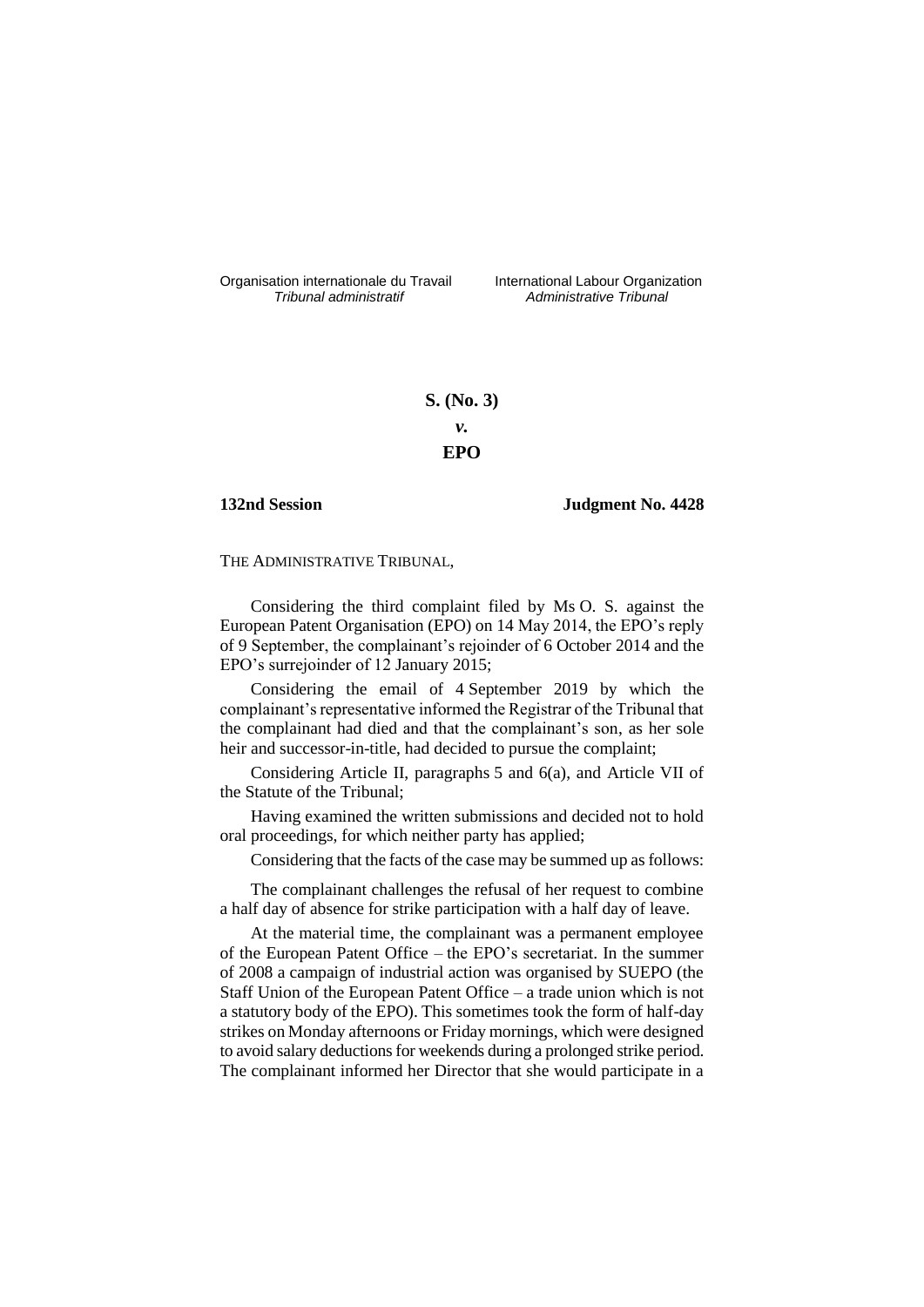half-day strike on the morning of Friday 22 August 2008. She then sought permission to take leave in the afternoon using "Kober hours". Kober hours were hours credited to an employee in respect of shortened lunch breaks. This credit could be used as free hours, half days or full days, in agreement with line management. The complainant's Director refused this request, saying that under "the new management guidelines", she could not be on strike for part of the day and on leave for the other part; she would have to either take leave for the whole day or be present at work during the afternoon. The Director was referring to a letter sent by the acting Vice-President of Directorate-General 4 (DG4) to various senior managers explaining how to deal with requests to take leave on Mondays and Fridays during the strike action, which had not been circulated amongst the staff.

In the event, the complainant decided to take leave for the whole day, using annual leave for the morning and "Kober hours" for the afternoon. However, she lodged a request for review of her Director's decision not to allow her to combine a half-day strike with a half day of leave, arguing that it "effectively prevented [her] from exercising [her] right to strike". She wanted to be recorded as having been on strike in the morning and on "Kober leave" in the afternoon. The complainant also alleged unequal treatment and discrimination, asserting that one of her colleagues had been on strike that morning and had been allowed to take leave in the afternoon.

Following an initial rejection of her request for review, the matter was referred to the Internal Appeals Committee (IAC) for an opinion. The IAC unanimously considered that the instructions issued by the acting Vice-President of DG4 did not prevent the complainant from combining a morning of strike action with an afternoon of leave. The Director merely had to ensure that the impact of the complainant's absence on the service would not be disproportionate. In this case, the Director could not validly invoke the impact on the service to justify refusing her request, as he had told her at the time that she could take leave for the whole day, thereby implicitly acknowledging that her presence at work was not essential. Moreover, having requested additional information from the Office, the IAC was able to establish that one of the complainant's colleagues, who had been on strike in the morning, had indeed taken leave in the afternoon. As the Office provided no explanation for this difference in treatment, the IAC found that the complainant's allegation of unequal treatment had not been refuted. For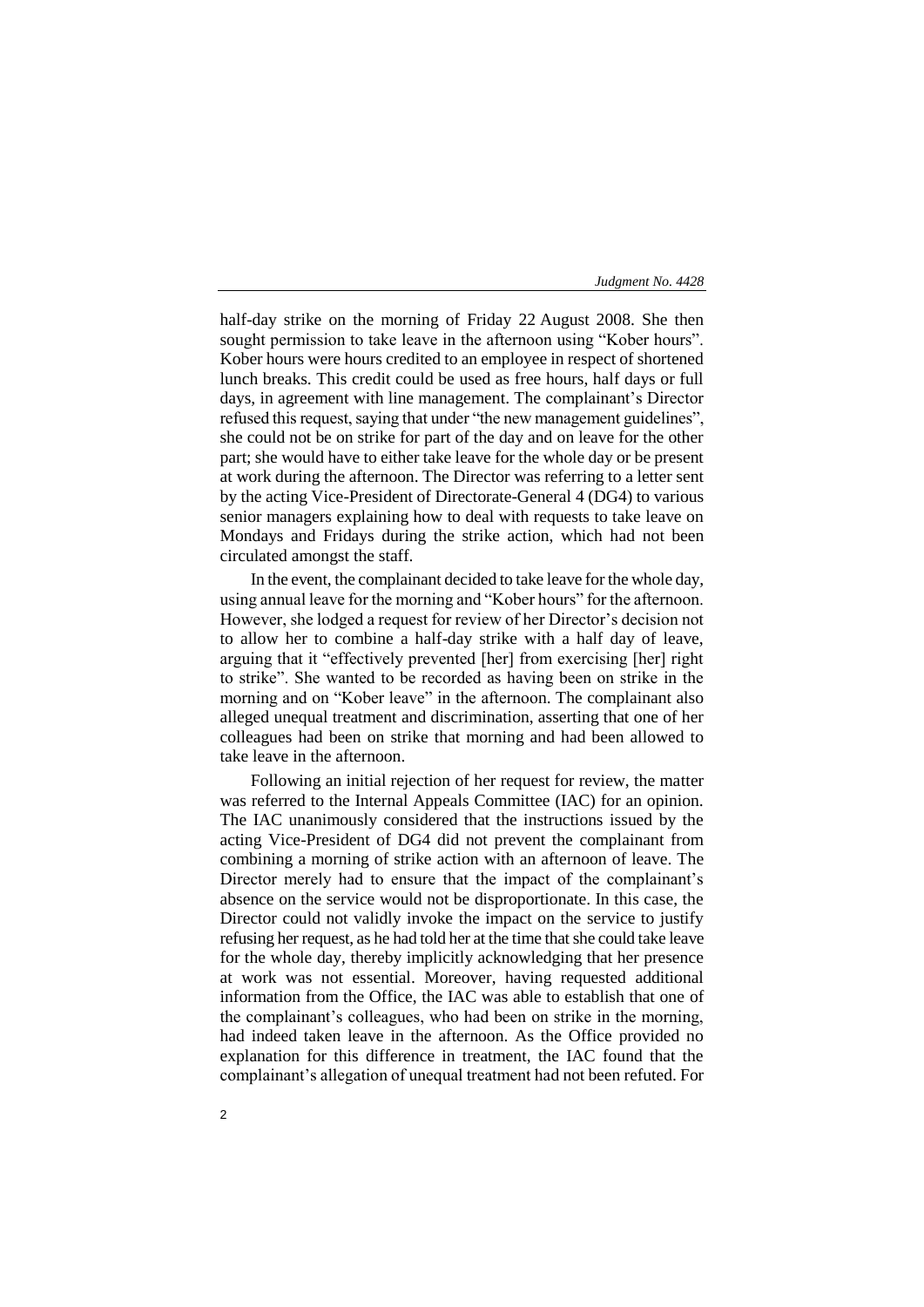these reasons, it unanimously concluded that the decision to refuse her leave request was arbitrary and should be set aside, and that the complainant should be awarded moral damages. A majority of the IAC members recommended an award of 1,000 euros. The minority, however, recommended an award of 5,000 euros as they also considered that the challenged decision had no legal basis, because the General Advisory Committee (GAC) had not been consulted regarding the instructions issued by the acting Vice-President of DG4, and that it constituted a violation of the right to strike.

By a decision of 20 February 2014, the Vice-President of DG4, by delegation of power from the President, dismissed the complainant's appeal as unfounded in its entirety. He considered that her right to strike had not been denied, and that her decision to take leave for the whole day on 22 August 2008 was her personal choice. He rejected the view of the IAC minority that the instructions issued by the acting Vice-President of DG4 required prior consultation of the GAC. Referring to the complainant's allegation of unequal treatment, he pointed out that "equality of treatment means equality in the observance of the law", and the IAC had failed to consider whether the decision to allow her colleague to combine leave with strike absence on the same day had been correct. That is the impugned decision.

The complainant asks the Tribunal to set aside the impugned decision and to order the EPO to treat her absence during the morning of 22 August 2008 as participation in a strike and to grant her a half day of annual leave. She also claims moral damages and costs.

The EPO asks the Tribunal to dismiss the complaint as entirely unfounded.

## CONSIDERATIONS

1. On 20 August 2008 the complainant requested a half day of leave (using "Kober hours" that she had accumulated) for the afternoon of 22 August, following that morning's half-day strike. In his email response later that same day, the complainant's Director rejected her request, writing: "According to the new management guidelines you cannot be on strike on one part of the day and on leave/Kober at another half. Either you take a whole day leave or be present in the afternoon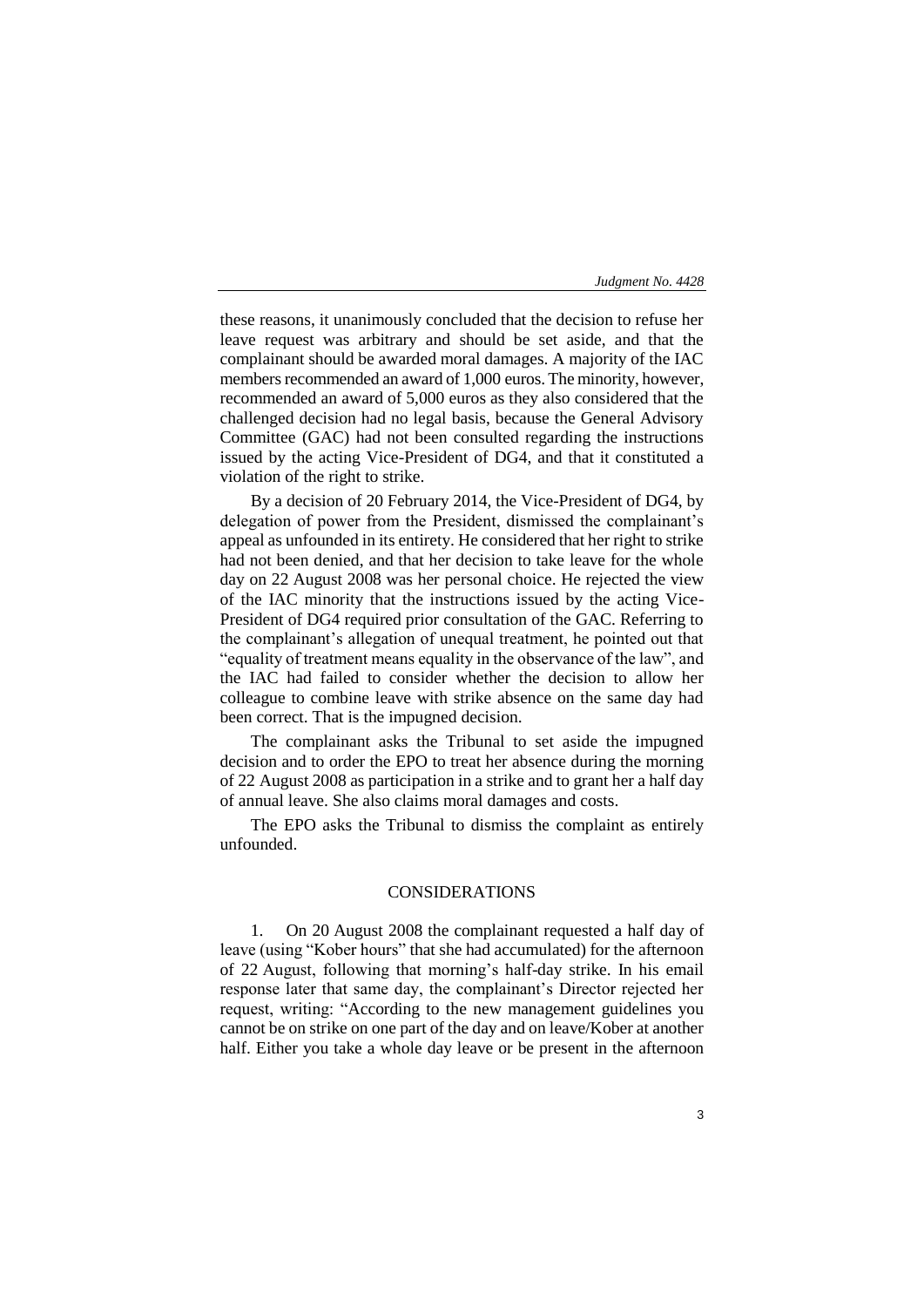on [F]riday [22 August]. Consequently at present I cannot approve that you will not be in the office on Friday afternoon."

The complainant felt compelled to take a full day of leave on 22 August, and later followed the procedures to challenge her Director's decision in an internal appeal. In its opinion of 10 December 2013, the Internal Appeals Committee (IAC) unanimously recommended to quash the flawed refusal, retroactively register the complainant as having been on strike for the morning of 22 August 2008, grant her a half-day annual leave, and reject her claim for material damages. The majority recommended an award of moral damages in the amount of 1,000 euros for breach of the principle of equal treatment, whereas the minority recommended an award of 5,000 euros for the breach of both the principle of equal treatment and the right to strike.

3. In the present complaint, the complainant impugns the 20 February 2014 decision, taken by the Vice-President of DG4, by delegation of the President. In that decision, contrary to the IAC's recommendations, the Vice-President of DG4 rejected the complainant's appeal as unfounded in its entirety and confirmed the 20 August 2008 decision of the complainant's Director. Specifically, he noted inter alia that "[t]he Office fully recognises the right to strike. However, it is noted that strike participation is directly derived from the principle of the freedom of association and cannot be considered a matter of personal convenience. Therefore, this right must be exercised with due care and in compliance with any reasonable requirements set by the Administration. I would like to underline that your right to strike on 22.8.2008 was never contested nor restricted by the Office. The same applies to your right to request authorisation to take leave or any other type of absence. The question under dispute concerned instead the possibility to take half a day of compensation hours in combination with strike absence. There was thus no breach of your right to strike. There was also no breach of your right to leave. As a result, taking leave on the day concerned reflected your personal choice and preference of having an entire day off."

4. The complainant challenges that decision primarily on the ground that the 20 August 2008 decision referred to the impossibility of linking a period of strike with a period of leave, allegedly emanating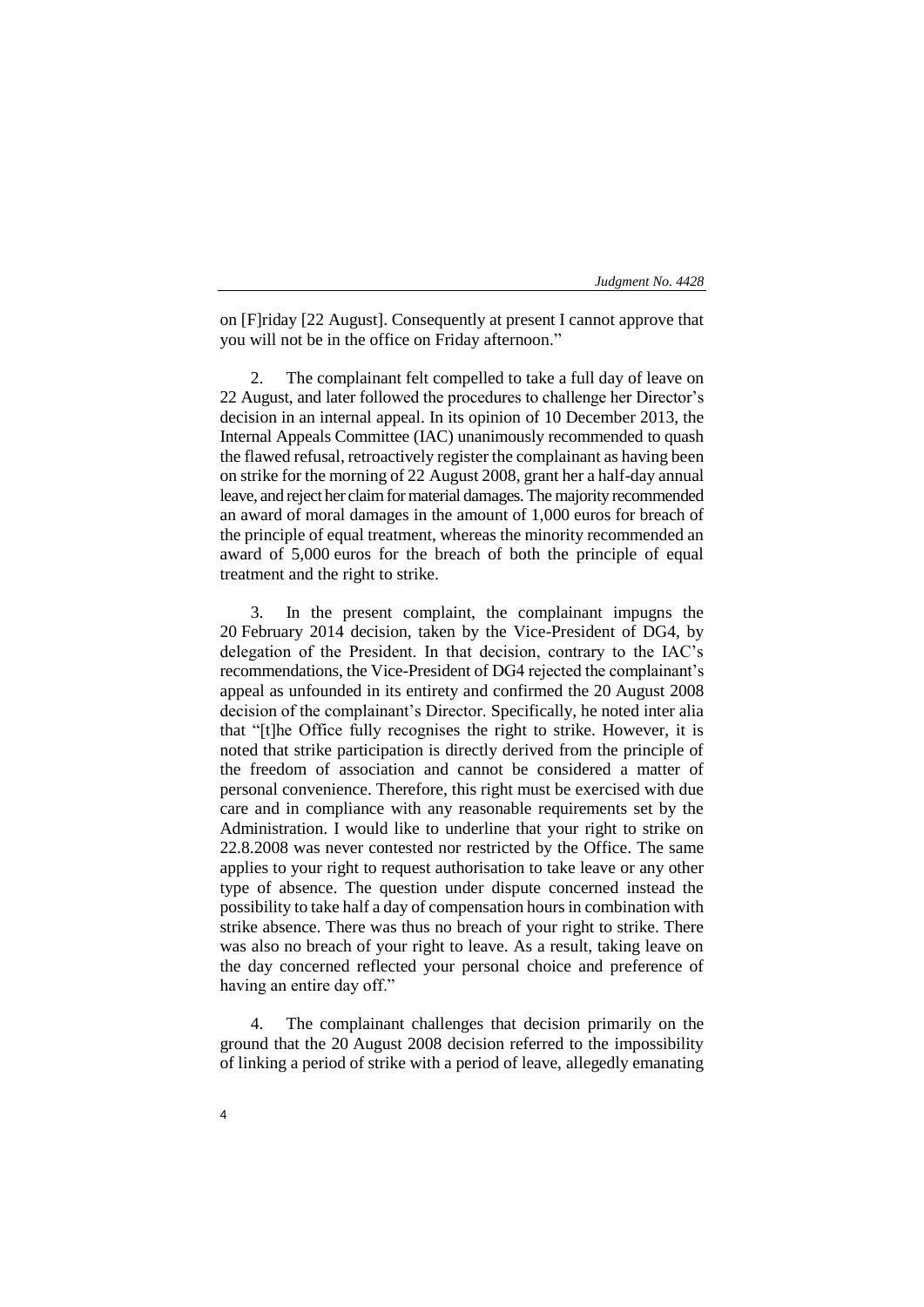from the instructions issued by the acting Vice-President of DG4 in his letter of 25 July 2008, despite no such absolute interdiction existing. That letter, with the subject line "[t]reatment of staff requesting holidays on Mondays and Fridays during the current flexistrike action in The Hague", provided in relevant part as follows. After noting that strike actions "are legal and that the right to strike must be respected", it went on to say that "[t]he Office has however the right to safeguard its functioning during strike action. This means that if the ability of the Directorate to make full use of available capacity is disproportionately impaired as a result of the cumulation of holiday and strike, measures can be taken to restore the balance. This assessment is a line management issue, not a legal one and must be performed by the director. Proportionality between the time lost to the Office and the impact on capacity, together with the need for a 'factual return to work' are the main principles to be invoked if leave is requested for Monday morning/ Friday afternoon" (original emphasis).

5. The complainant submits that the Organisation's contention that the Director rejected her request on the basis of the need to ensure the correct functioning of the Directorate, is contradicted by the fact that the Director himself (as cited above) suggested that she take a full day of leave on 22 August instead of a half day of strike and a half day of leave. This was also noted by the IAC, which cited that incongruence as the basis for its opinion. With regard to the claim of unequal treatment, the IAC found in her favour, as the evidence showed that one of her colleagues was permitted to take a half day of leave following the half day of strike and, despite requests from the IAC, the Organisation did not submit any evidence to contradict this finding. Finally, the complainant submits that the Director's 20 August 2008 decision, and its subsequent confirmation by the Vice-President of DG4's 20 February 2014 decision, impeded her right to strike. This argument was supported by the IAC's minority.

6. The complaint is well founded. The Tribunal observes that the IAC minority questioned the legality of the above-mentioned instructions from the acting Vice-President of DG4, on the basis that there had been no GAC consultation prior to their issuance. However, as the question of the lawfulness of those instructions was not explicitly raised in the complaint, the Tribunal shall not address it in this judgment. The Tribunal finds that the wording of the letter of 25 July 2008 does not prohibit the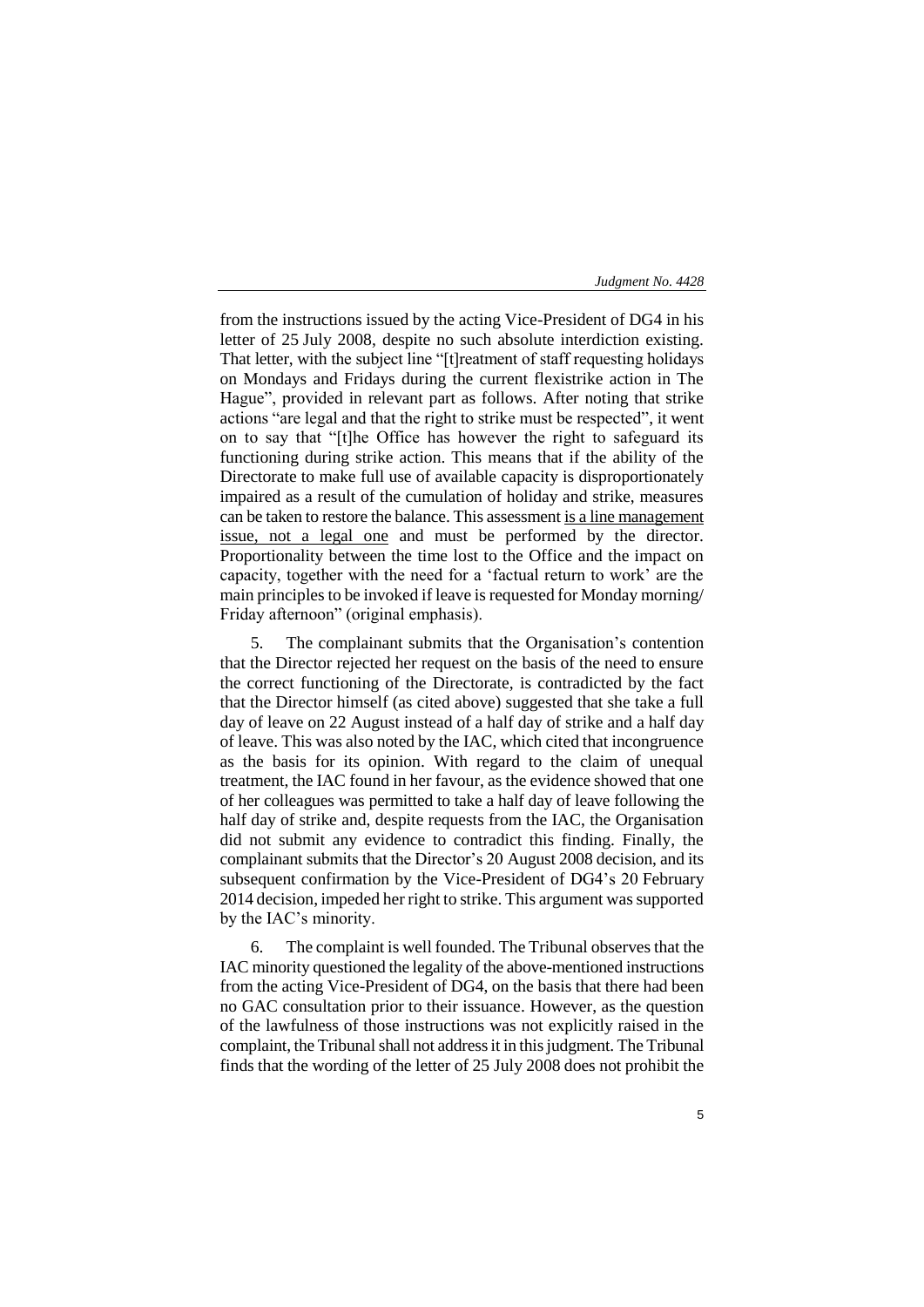combination of leave and strike days. It merely specifies that leave can be denied in cases where such leave would disproportionately impair the functioning of the Office as a result of the combination of holiday and strike days. By approving the complainant's full day of leave, the Organisation contradicted its assertion that the complainant could not be allowed to take a half day of leave following a half day of strike as this would negatively affect the operations of the Directorate. It must be noted that, in the 20 February 2014 decision, the Vice-President of DG4 did not justify his rejection of the IAC's recommendations, which were based on the fact that the 20 August 2008 decision was itself in contradiction with the instructions issued on 25 July 2008.

7. Moreover, the Tribunal notes that, considering there was no actual organisational need for the complainant's presence in the afternoon of 22 August 2008 (as proven by the approval of a full day of leave), making the authorisation of leave for that afternoon conditional upon the complainant's non-participation in the morning strike infringed her right to strike. The Organisation's argument that "[t]he complainant's right to strike cannot be said to have been violated if the complainant was permitted to take the entire day of the strike as leave, enabling her to participate [in the strike]" (emphasis added) is nonsensical. Taking a full day of leave explicitly removes the possibility of being counted as having participated in a strike. The complainant submits, moreover, that as she was a member of the executive committee of SUEPO, the Organisation damaged her reputation by preventing (by making it conditional) her participation in the strike on the morning of 22 August. With regard to the question of unequal treatment, the Tribunal notes that the Organisation has not provided any convincing evidence to justify the different treatment of the complainant's colleague.

8. In light of the above considerations, the impugned decision of 20 February 2014, and the original 20 August 2008 decision which it confirmed, must be set aside. The complainant's absence during the morning of 22 August 2008 shall be registered as absence due to participation in the strike and her annual leave balance shall be retroactively re-credited with a half day. Under the present circumstances, this half day shall be treated as unused leave.

The complainant is entitled to an award of moral damages for the unlawfulness of the impugned decision, which amounted to a deliberate violation of the exercise of her right to strike, and the negative effects